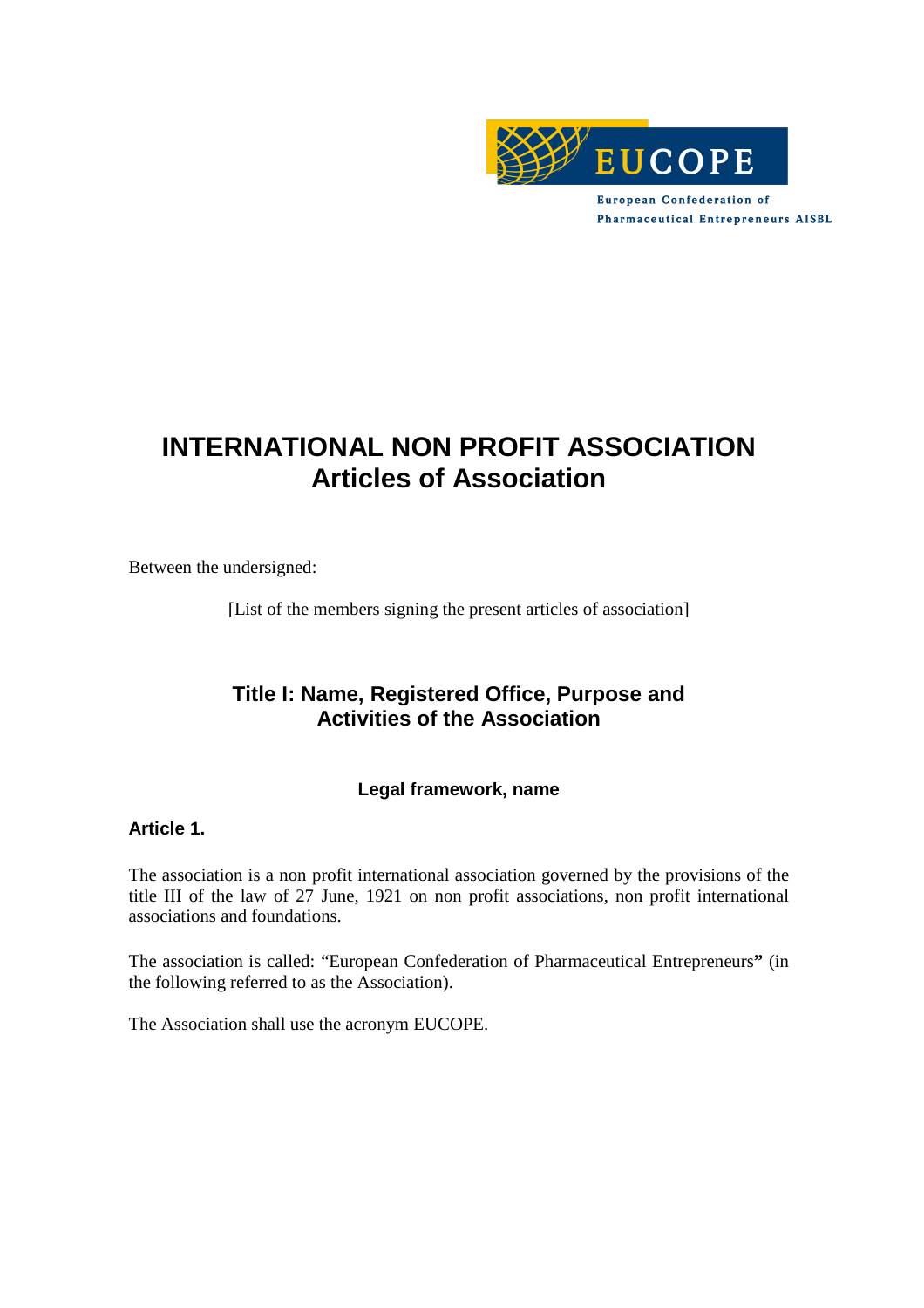

### **Registered Office**

#### **Article 2.**

The registered office of the Association is established in 1000 Brussels, 50 Rue d'Arlon, Belgium.

The registered office of the Association may be transferred to any other location in Brussels following 2/3 of the valid votes cast by a General Meeting of its members and publication in the "Annexes du Moniteur Belge"*.*

#### **Scope**

#### **Article 3.**

3.1. The Association shall pursue activities of a non-profit nature in accordance with the title III of the law of 27 June, 1921 on non profit associations, international non profit associations and foundations.

3.2. The purpose of the Association shall be:

- promote companies and associations active in the research and development, production and distribution of pharmaceutical products and further their scientific, technical, economic and legal objectives;
- represent member companies and associations operating in Europe with respect to international governmental organizations in particular towards the European institutions and EU agencies. Especially, it shall make such bodies aware of the views of the European pharmaceutical industry (RX as well as OTC; primary care as well hospital care) on all matters that are of interest to it and concern public health, in particular international legislation and regulations;
- strengthen the awareness of the value of the European pharmaceutical industry and their products for patient health and the economy based on ethical practices;
- co-ordinate common interests and activities especially towards the European institutions and authorities in the EU/EEA member states;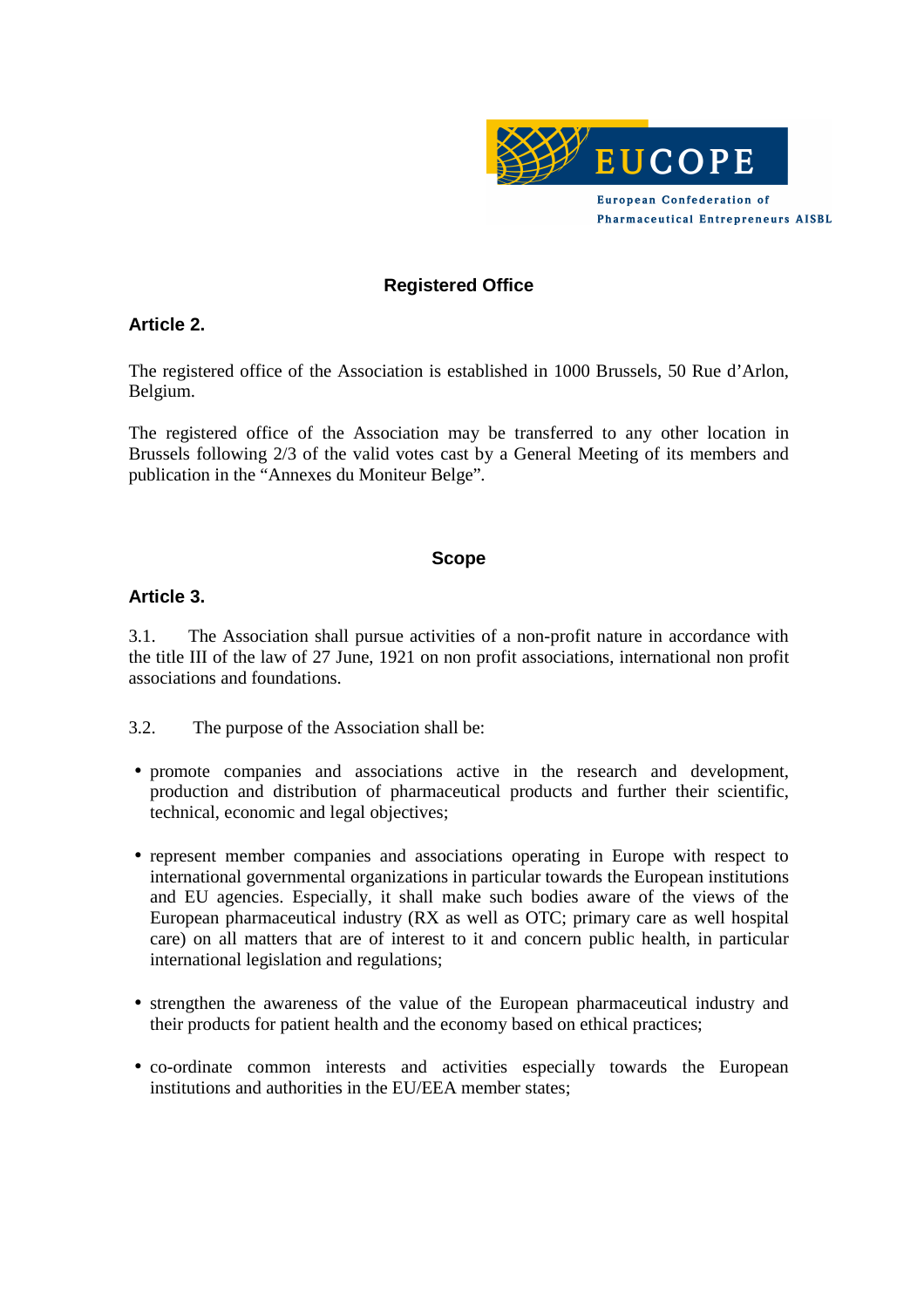

- enhance research and development through promotion and cooperation across national borders;
- establish a widely-accepted and qualified network for the pharmaceutical industry;
- co-operate with national and international organisations having similar objectives.

3.3. The association performs the following activities with a view to achieve the objectives described under article 3.2. above:

- Further promotion and facilitation of the professional and scientific relationship between its members by organizing periodical meetings etc.;
- create and organize regular high level meetings for the responsible business leaders representing the member companies and associations
- prepare information and position papers and disseminate national and European governmental institutions policies;
- monitor political, legal, scientific and economic developments in the EU relevant for pharmaceutical companies;
- collect and study relevant laws and regulations applicable to the members and the dissemination of such information to its members;
- express common positions in order to provide European and member state institutions with unified and representative positions;
- maintain close relations with governmental bodies and also with non-governmental bodies in order to enhance understanding of problems affecting the European pharmaceutical industry;
- further the promotion and facilitation of information in relation to professional groups and the general public, i.e. health care providers and their associations, health insurance organisations, consumers and other interested stakeholders;
- joint submission of projects in the European Commission's programs for research and development;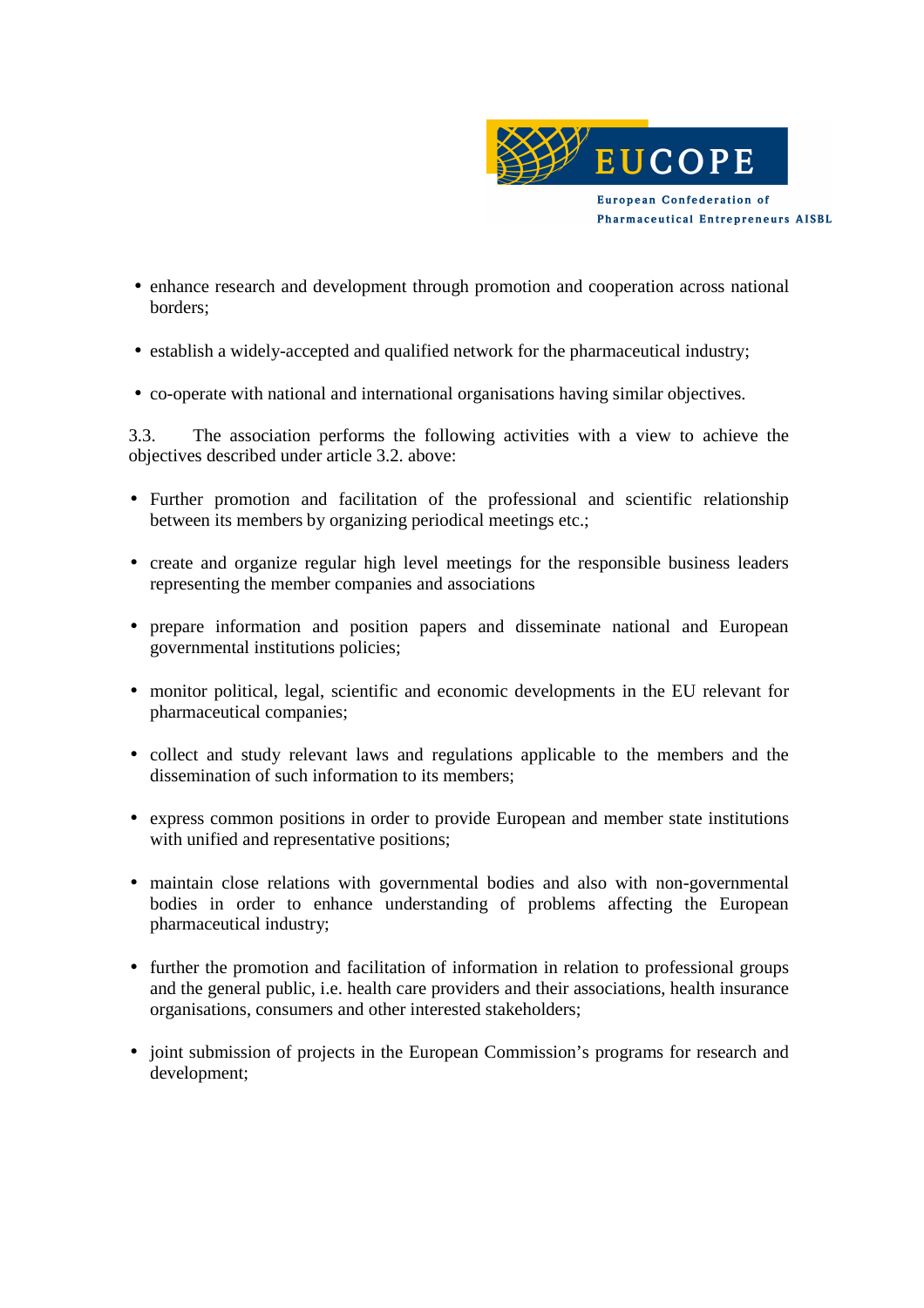

• joint edition and distribution of publications which promote the objectives of EUCOPE.

In pursuing the activities of the Association the members do not seek to obtain direct financial advantage for themselves, nor shall it be the objective of the Association to procure direct financial advantage for the members.

The Association may acquire any and all assets, fixed or otherwise, enter into contractual commitments, receive gifts, dispose of assets, grant privileges or securities in respect of its assets, and transfer title to its assets in accordance with the law, with these Articles of Association and any amendments to them.

# **Title II: Membership**

# **Categories of Membership**

### **Article 4.**

4.1 The association is composed of two categories of members: institutional members and personal members.

### 4.2

- Institutional members

Institutional members can be companies which have been founded according to the laws of a Member State of the European Union and which operate in research and/or development and/or production and/or distribution of pharmaceutical products. Associations representing the above mentioned companies are also eligible for institutional membership.

- Personal members

Personal members can be entrepreneurs who manage as a chief officer and/or own a company which has been founded according to the laws of a Member State of the European Union and which operates in research and/or development and/or production and/or distribution of pharmaceutical products. If a personal member manages or owns an institutional member the voting right is limited to the institutional member.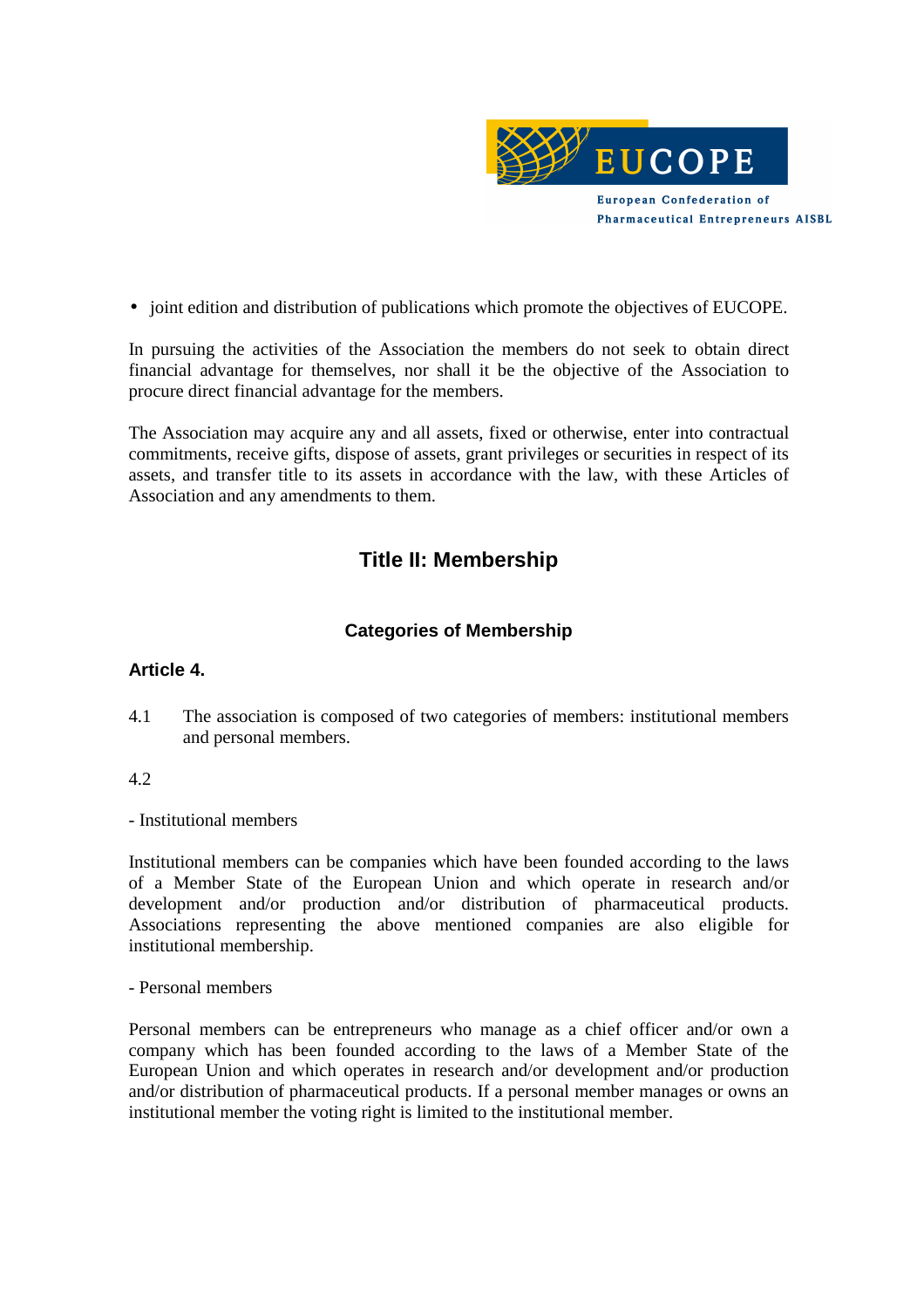

#### **Admission of Members**

#### **Article 5.**

The admission as member and the keeping of this quality are subject to the approval of the articles of incorporation in their latest amended version as well as of all other possible regulations issued or approved by the Association as well as to the compliance with the provisions of the statutes and these rules.

The application for admission as a member within the Association will be submitted in writing to the Secretary General with all necessary explanations. The Executive Board decides with a simple majority of all board members on membership applications. The Secretary General brings the decision of the Executive Board to the attention of the applicant. Membership commences on the 1st day of the month following the Executive Board's decision unless the application states another date. In case of refusal of the application, no specified reason is necessary.

# **Termination of Membership**

### **Article 6.**

Any member may withdraw from the Association at the end of a financial year during which notice of termination has been given, provided that such notice has been given not later than March 31st by registered letter to the Secretary General; otherwise the termination shall become effective at the end of the following fiscal year.

Membership shall terminate in any of the following circumstances:

- when a member no longer fulfils the criteria mentioned in Article 4 above;
- bankruptcy, liquidation, dissolution or any similar situation resulting in the cessation of a member's activity;
- failure to pay membership fees or any other sum due to the Association within 45 days of written request and after a reminder giving 14 days notice of overdue payment;
- infringement of the provisions of these Articles of Association or other rules for the conduct of members as may be determined from time to time by the Association;
- exclusion from membership.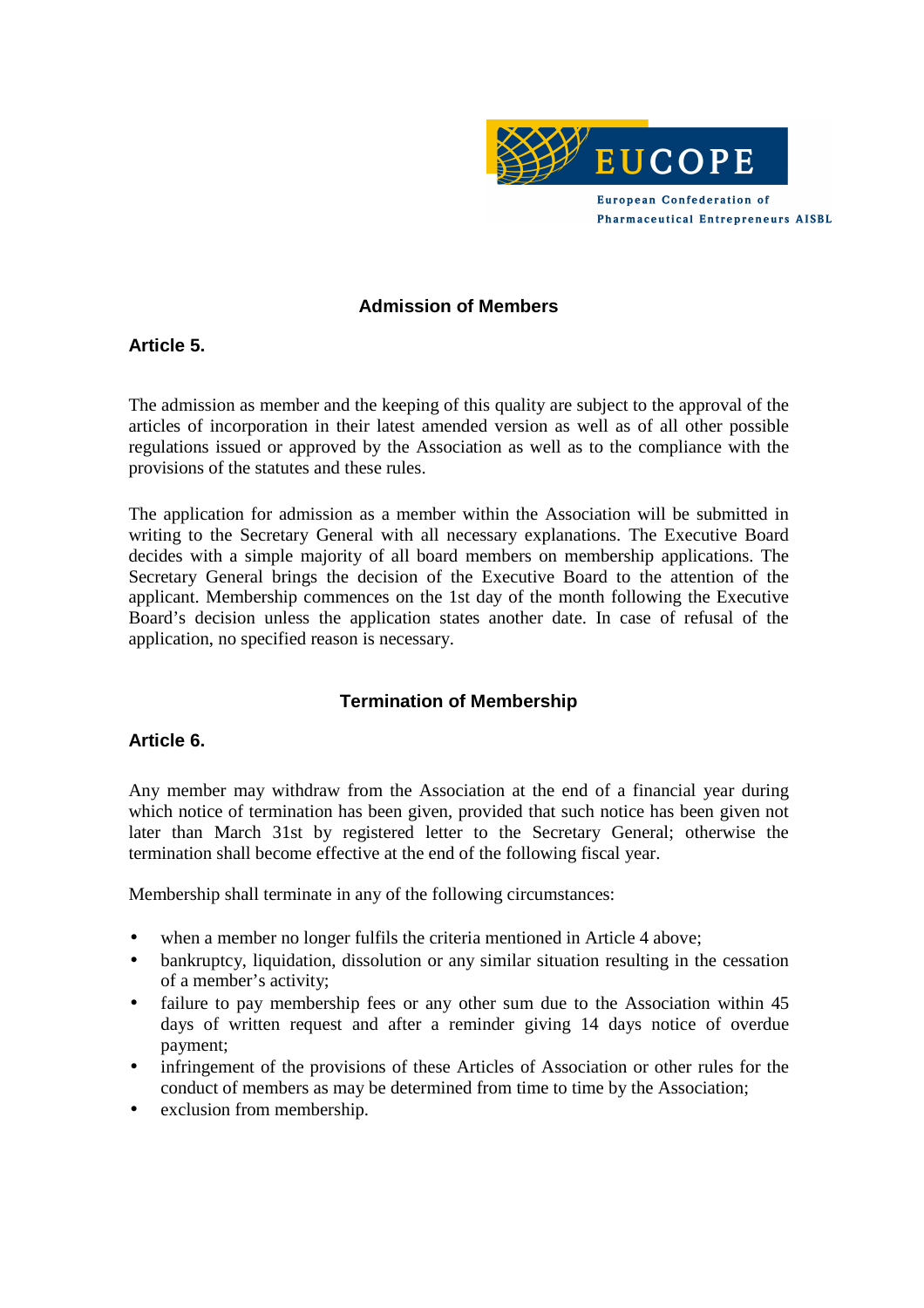

Exclusion from membership shall be decided with a majority of 2/3 of the votes of the members present or represented by proxy of the General Meeting.

The member concerned shall be invited by registered letter indicating the reasons for his proposed exclusion to attend the Executive Board meeting to present his case or to make a written statement to the Executive Board.

Exclusion shall take immediate effect.

A member who resigns or is excluded from membership of the Association shall have no claim to the net assets of the Association. Termination of Membership does not result in relief of outstanding liabilities. Already paid fees are not refunded.

# **Membership Fees**

#### **Article 7.**

Each Member shall pay each year the annual membership fees for that year and category of membership according to the by-laws.

Special fees can be assessed for financing special projects.

Membership fees shall be due on January  $1<sup>st</sup>$  of each year and shall be paid within 45 days of written request. Failure to pay within this time may result in exclusion from membership, as provided for in Article 6.

# **Title III: Governing Bodies of the Association: General Meeting of the Members, Executive Board**

#### **Article 8.**

The Association shall be governed by the General Meeting of its members and an Executive Board.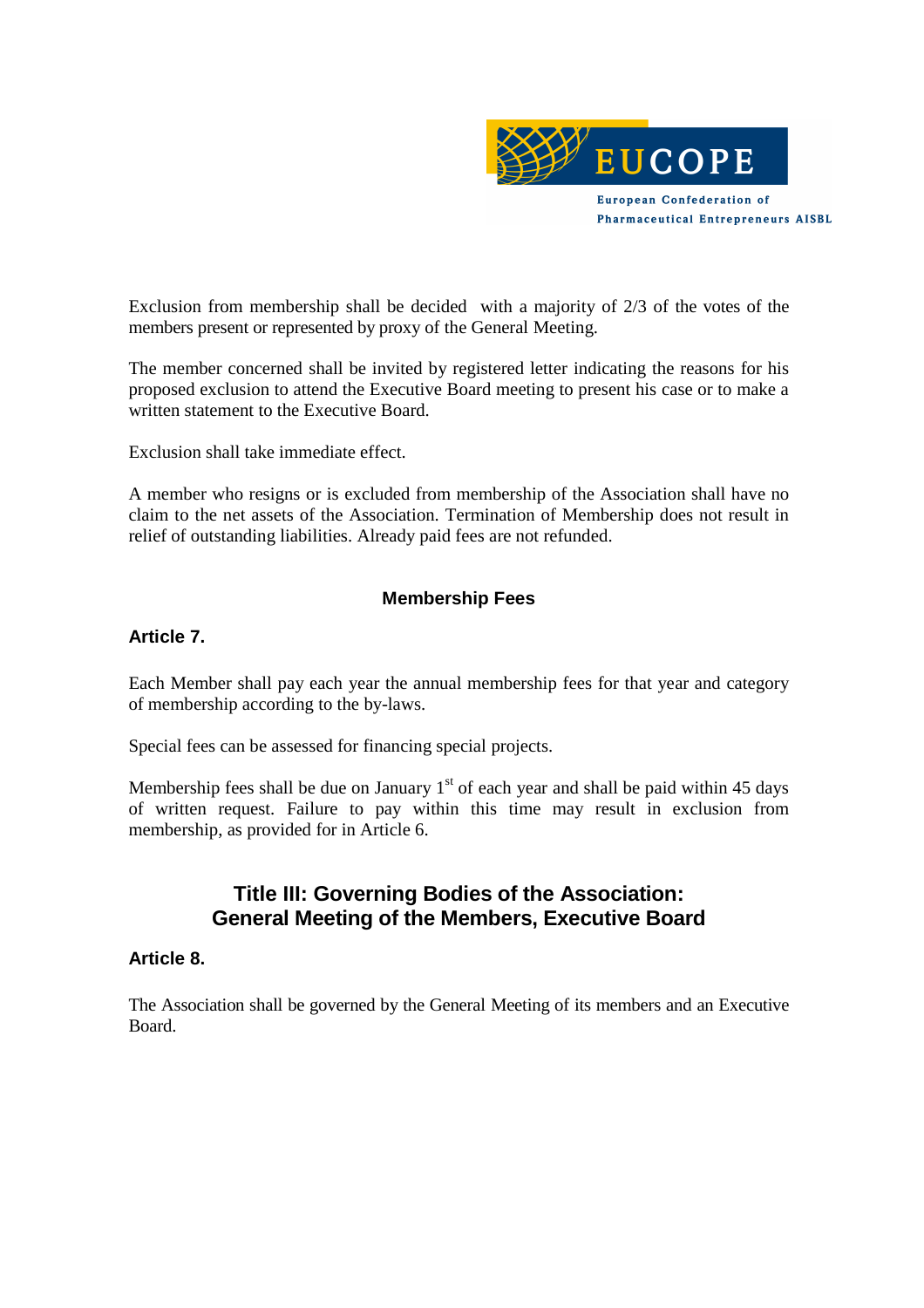

#### **General Meeting**

#### **Article 9.**

The General Meeting of the members shall be the supreme governing body of the Association.

The General Meeting of the members shall be provided with all powers necessary or advantageous for the purpose of achieving the objectives of the Association.

The General Meeting of the members shall decide the general policy of the Association and shall oversee the management of the Association by the Executive Board.

The following powers shall be reserved exclusively for the General Meeting of the members:

- approval of the final accounts for the preceding financial year and approval of the members of the Executive Board in respect of their stewardship of the affairs of the Association during the preceding financial year;
- approval of the budget of the Association for the following financial year;
- the membership fees and any other contributions due by the members of the Association for each financial year;
- the election and dismissal of the members of the Executive Board;
- the election and dismissal of the Chairman, Vice-chairmen and Treasurer;
- amendments to the Articles of Association:
- exclusion from membership:
- the dissolution of the Association;
- the decision to establish a code of conduct which is mandatory for all members of the Association;
- the establishment and subsequent amendment of By-laws of the Association;
- the nomination, if required, of auditors;

Any decision which has to be taken by the General Meeting has to be sent in writing to the Members one month ahead of the General Meeting. An exception is possible if it decided by the Executive Board or by a quarter of the General Meeting.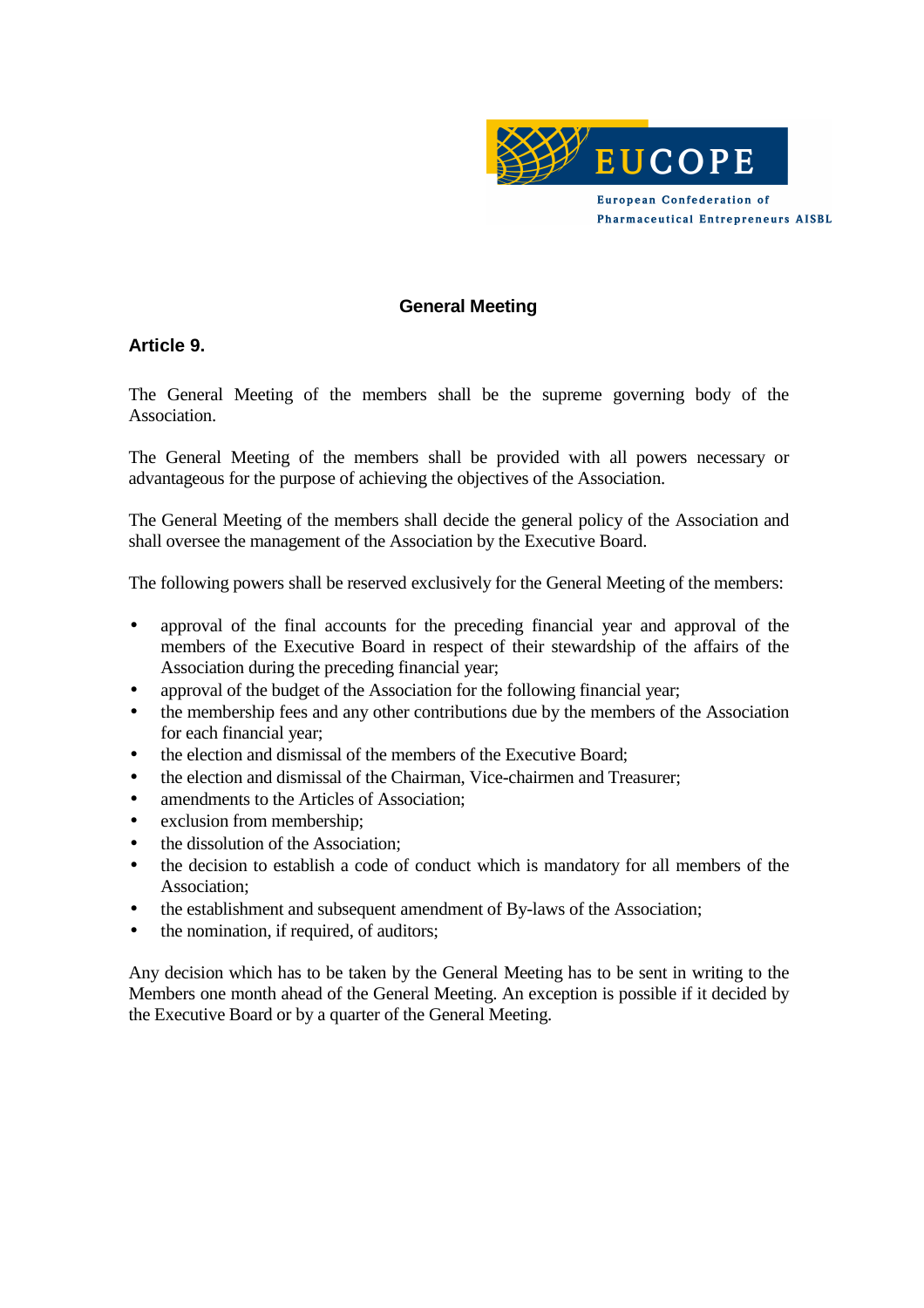

#### **Meetings**

#### **Article 10.**

There shall be a General Meeting of the members at least once per year within the 2nd quarter of a year and whenever the Executive Board shall consider a meeting to be necessary or whenever at least 1/4 of the members of the Association request to the Executive Board for a meeting.

General Meetings shall be chaired by the Chairman or, in his absence, by one of the Vice-Chairmen.

General Meetings shall be convened in writing by the Secretary General on behalf of the Chairman with at least 1 month prior to the date of the General Meeting, indicating the place, date and time of the General Meeting. The agenda of the meeting is enclosed with the invitation.

No business may be conducted on any matter not shown on the agenda, unless all of the members with voting rights are present or represented.

Beside the members of Article 4 owners, board members and managing directors of Member companies and Associations may participate in the General Meeting without the right to vote.

### **Voting, Quorum**

#### **Article 11.**

Only members shall be entitled to vote at the General Meeting of the members.

Each member has one vote.

Any member may be represented at the General Meeting by giving written proxy to another member entitled to vote. The Director General has to be informed.

The General Meeting of members may not cast a valid vote unless half of the members are presented or represented by proxy.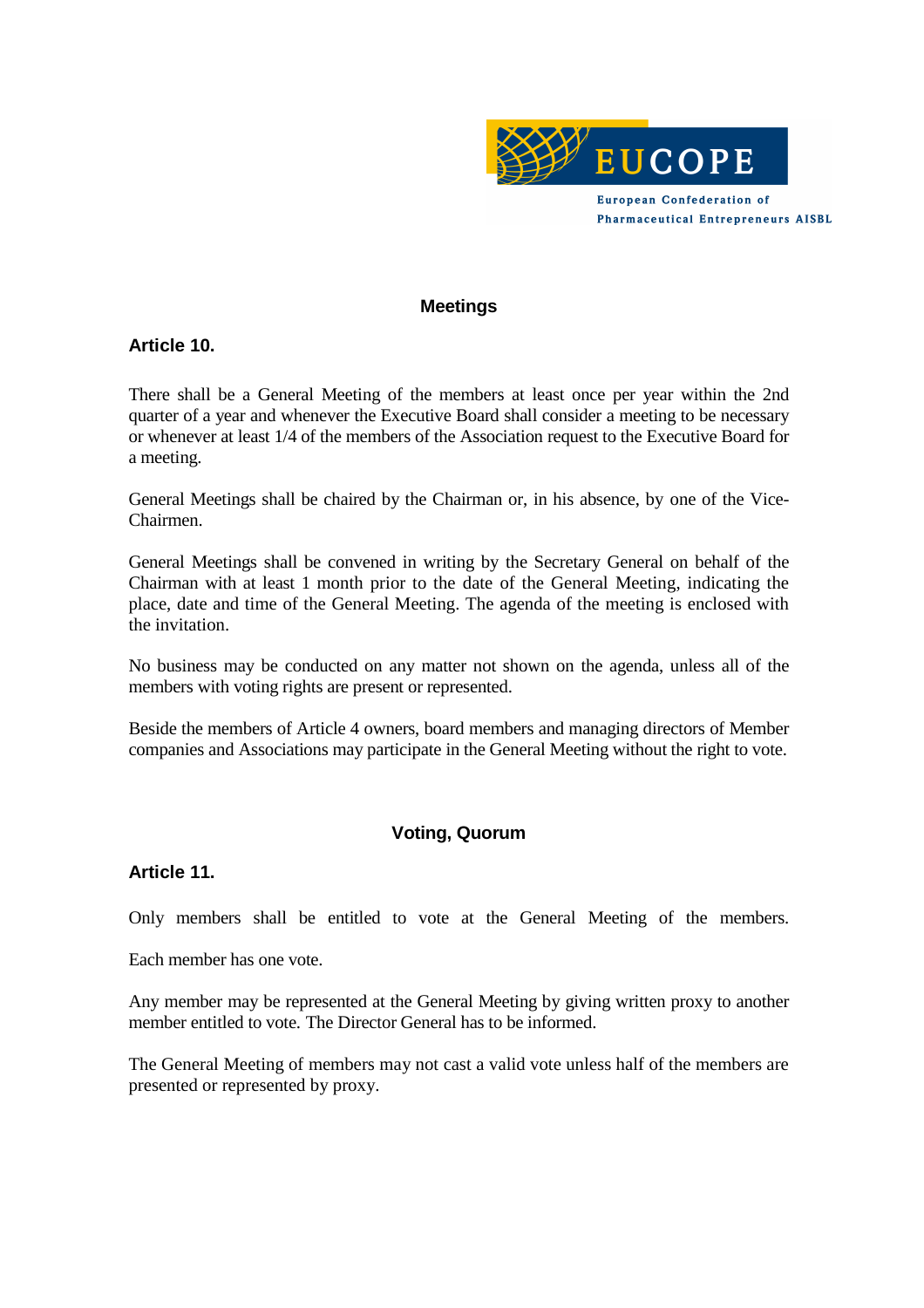

Except in cases foreseen by the present statutes or by the law, the decisions of the General Meeting of members are taken by a simple majority of the attendees with the right to vote.

They shall be brought to the attention of all members.

Decisions of General Meetings of the members shall be recorded in minutes which shall be kept at the registered offices of the Association.

#### **Executive Board**

#### **Article 12.**

Subject to the powers granted to the General Meeting by Article 9 of these Articles of Association, the Executive Board is empowered to manage the affairs of the Association and to perform for this purpose all acts as it may judge necessary or advantageous for achieving the purpose of the Association.

The Executive Board shall comprise of at least 3 and up to 12 members which are elected out of the institutional or personal members.

The period of office of the Chairman, the Vice-Chairman(s), the Treasurer and the members of the Executive Board shall be 3 years and is renewable. Chairman, Vice-Chairman(s), Treasurer must be Members of the Executive Board and are elected by the General Meeting.

The Chairman, the Vice-Chairman(s), the Treasurer and the members of the Executive Board shall not be remunerated for the services which they provide to the Association.

The Executive Board may delegate some or all of its powers to the Chairman, the Vice-Chairman(s) or to one or more of its members.

The Executive Board will appoint a non-honorary Secretary General to take charge of the day-to-day management of the Association and may delegate to the Secretary General the authorities necessary for the accomplishment of this task.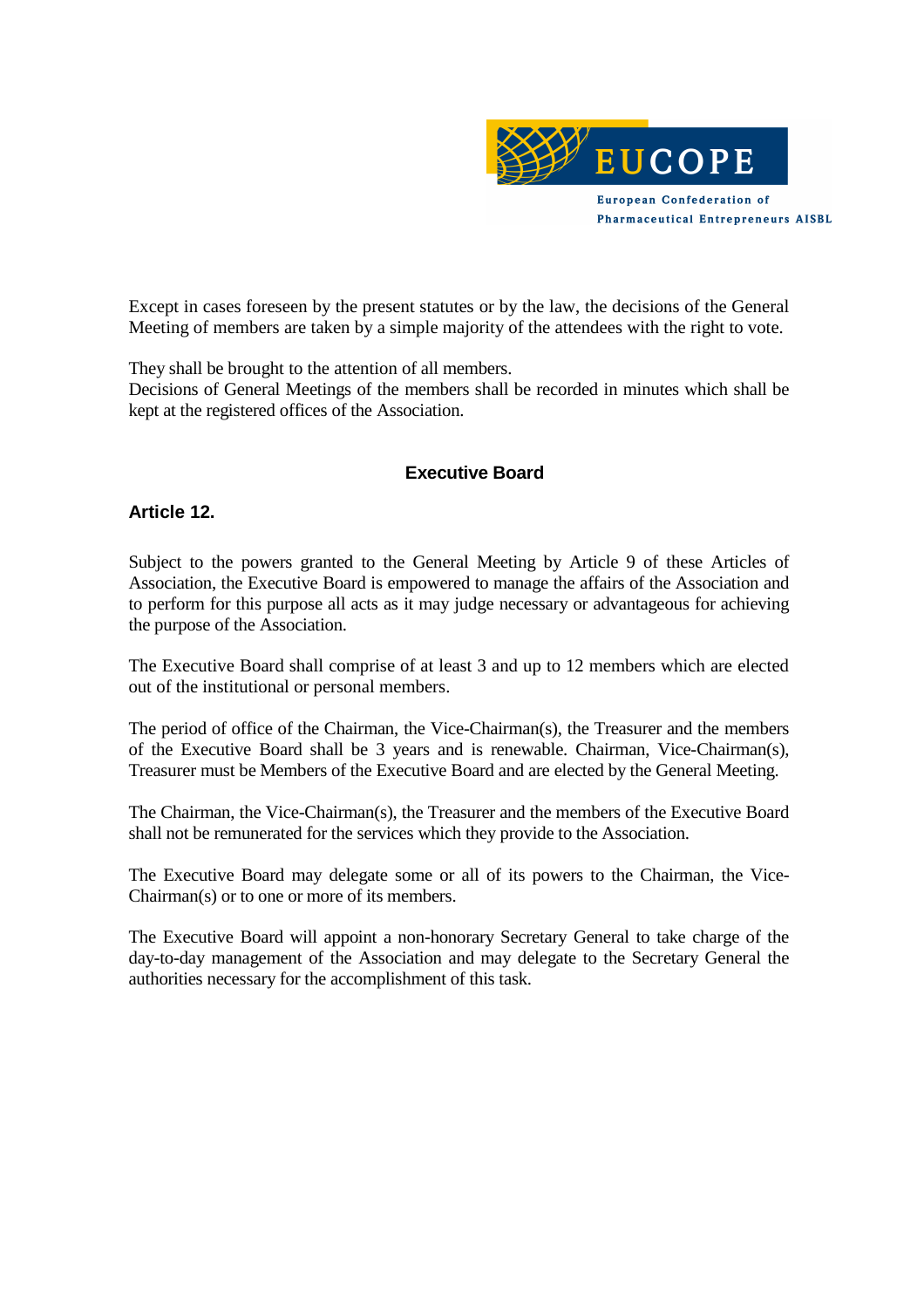

#### **Meetings**

### **Article 13.**

The Executive Board shall meet as frequently as the interests of the Association require and at least once per quarter of the year.

The Executive Board shall meet whenever at least 5 of its members request in writing that a meeting be held.

Notice of meetings of the Executive Board shall be given in writing by the Secretary General on behalf of the Chairman by, at least 7 days in advance, with indication of the place, date and time of the meeting.

The agenda of the meeting shall be sent with the written notice of the meeting.

The Executive Board shall conduct business only if at least half of its members are present.

Decisions of the Executive Board shall be taken by simple majority except in cases foreseen by the present statutes. Abstentions will be disregarded. In case of equal votes, the chairman's vote is predominant.

# **TITLE IV: FINANCIAL MANAGEMENT**

# **Financial Year**

#### **Article 14.**

The financial year of the Association shall commence on January  $1<sup>st</sup>$  of each year and shall end on December  $31<sup>st</sup>$  of the same year.

The first financial year of the Association shall commence on the date of the foundation of EUCOPE and shall end on December  $31<sup>st</sup>$ , 2009.

The Executive Board shall propose the annual budget of the Association for the following financial year, which it shall submit for approval to the General Meeting, in accordance with Article 9 of these Articles of Association.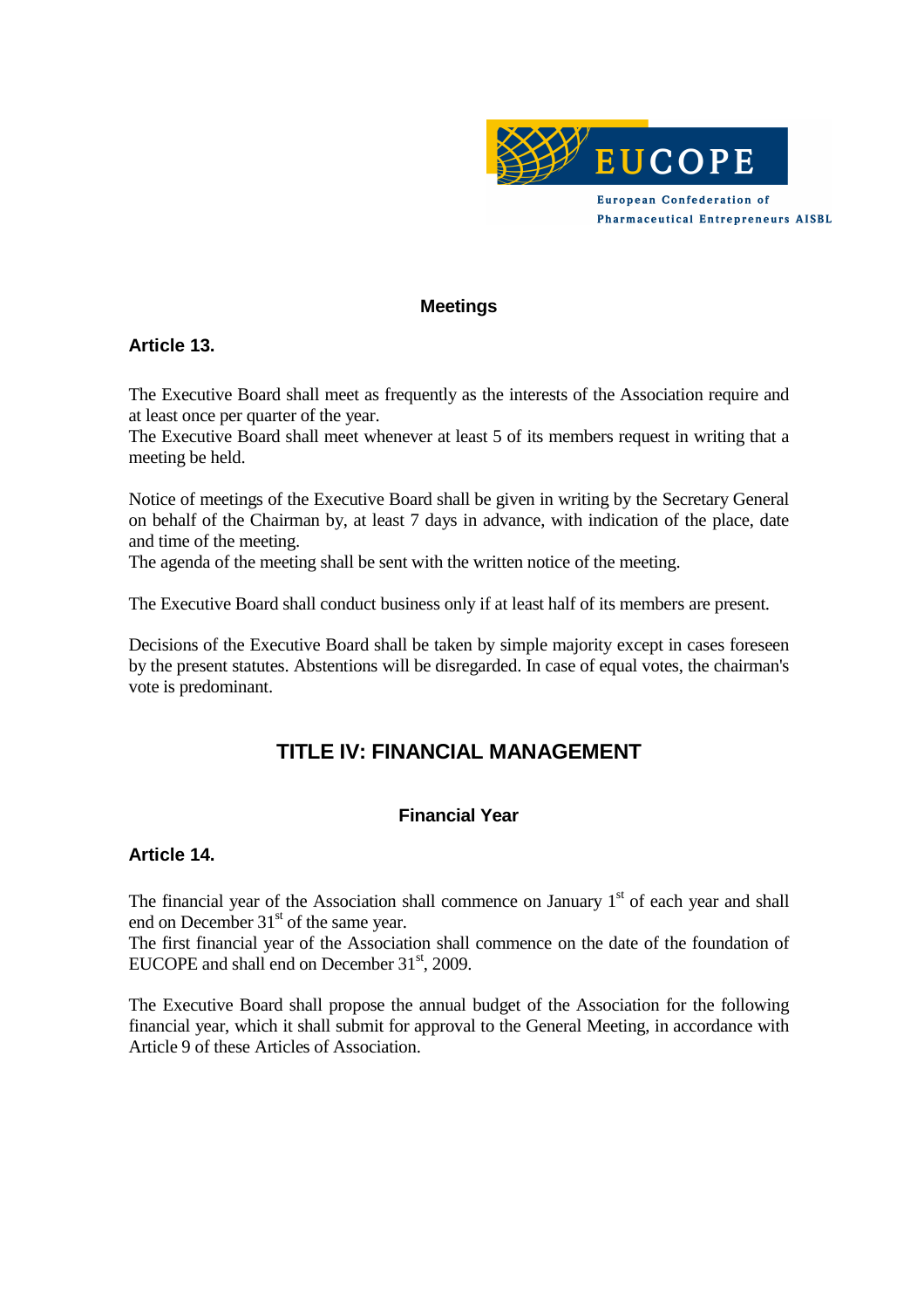

The Executive Board shall draw up draft final accounts for each financial year, which it shall submit for approval to the General Meeting of the Association, in accordance with Article 9 of these Articles of Association.

The Executive Board shall be responsible for managing the funds of the Association and for maintaining the bookkeeping, assisted, if required, by a professional accountant.

In case the activities of the Association require the appointment of statutory auditors, such an appointment shall be made by the General Meeting.

### **Legal Representation**

#### **Article 15.**

All legal acts entered into by the Association shall be signed, unless otherwise stipulated, by the Chairman of the Executive Board and the Secretary General. Those exercising signature on behalf of the Association shall not be required to justify towards third parties their authority to sign. For legal acts with financial obligations of less than 5.000 EUR the Secretary General is empowered to be the sole legal representative of the Association.

All legal action or arbitration involving the Association, as plaintiff or defendant, before courts, tribunals or other jurisdictions shall be the responsibility of the Executive Board, represented by the Chairman or at least two Vice-Chairmen.

# **TITLE V: AMENDMENT OF THE ARTICLES OF ASSOCIATION - DISSOLUTION**

#### **Amendment of the Articles of Association - Dissolution**

#### **Article 16.**

Without prejudice to Article 55 of the title III of the law of 27 June 1921, any proposal to amend the present Articles of Association or to dissolve the Association shall be made by the Executive Board or by 2/3 of the members.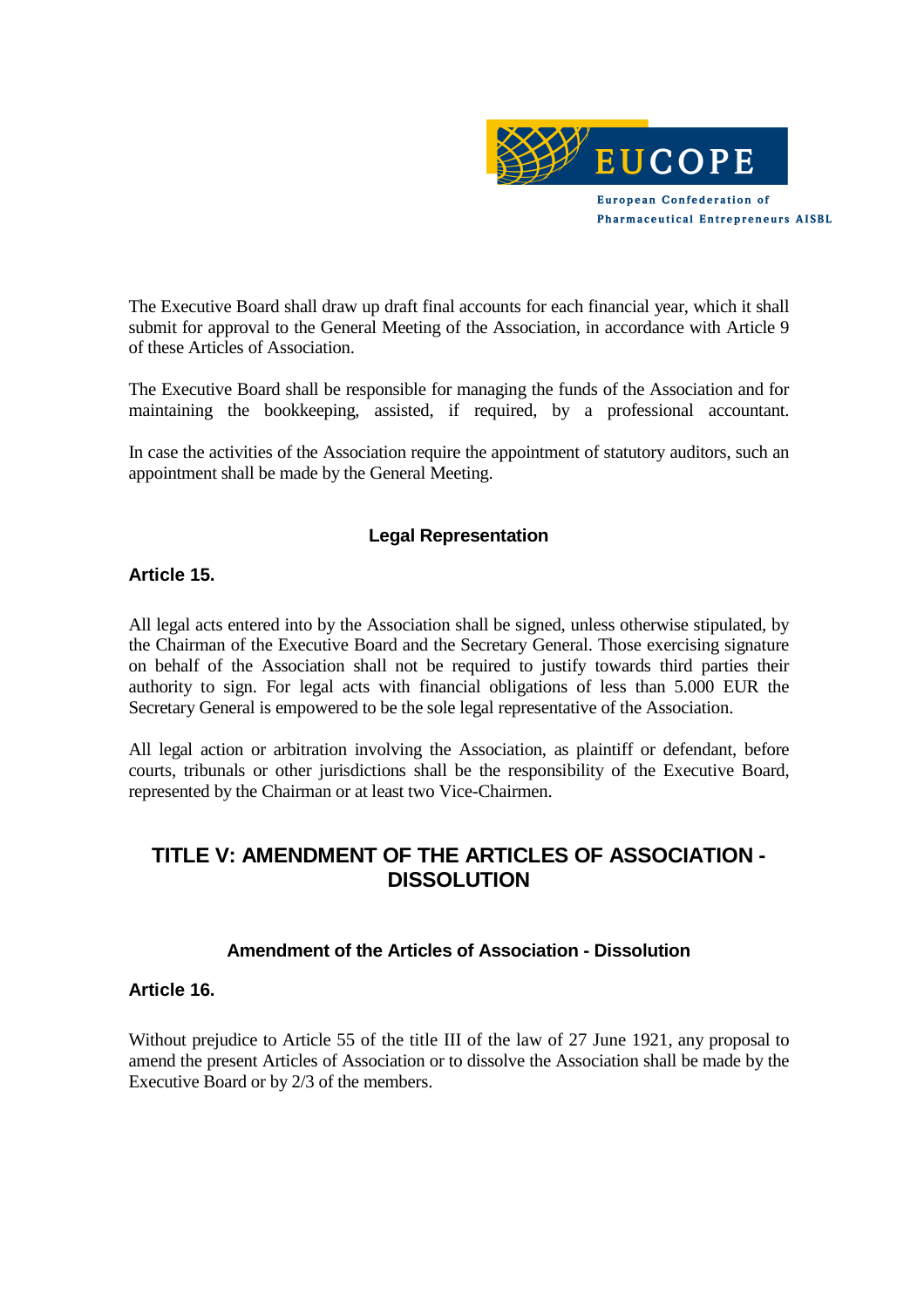

The Secretary General shall give at least 1 month notice of the General Meeting of the members called to vote on the proposal to amend the Articles of Association or to dissolve the Association.

Any member with voting rights may be represented by proxy according to the same rules as for ordinary General Meetings of the members.

Every properly convened General Meeting is qualified to resolve by vote. In case of a decision to amend the Articles of Association, the General Meeting of the members called for this purpose shall conduct business only if at least half of the members with voting rights are present or are represented by proxy. A decision to amend the Articles of Association shall require a majority of 2/3 of the votes of all members of the Association.

A decision to dissolve the Association shall require a majority of 2/3 of the votes of all members of the Association.

If the General Meeting does not achieve the quorum stipulated above, a further General Meeting of the members shall be called within one calendar month. This further General Meeting of the members shall be empowered to take a binding and final decision on the proposal to amend the Articles of Association or to dissolve the Association, which shall require the votes of 2/3 of the members present or represented by proxy.

The modifications to the statutes are subject to the conditions foreseen under article 50,  $\S$ 3 of the law of 27 June 1921 on non profit associations, international non profit associations and foundations. Modification to the Articles of Association should be submitted to the Ministry of Justice and published in the "*Belgian State Gazette*" *(Moniteur belge / Belgisch Staatsblad)*.

In the event of a decision to liquidate the Association, the General Meeting of the members shall appoint one or more liquidators charged with realising the Association's assets and settling its debts. Any net assets shall be disposed with a non lucrative purpose.